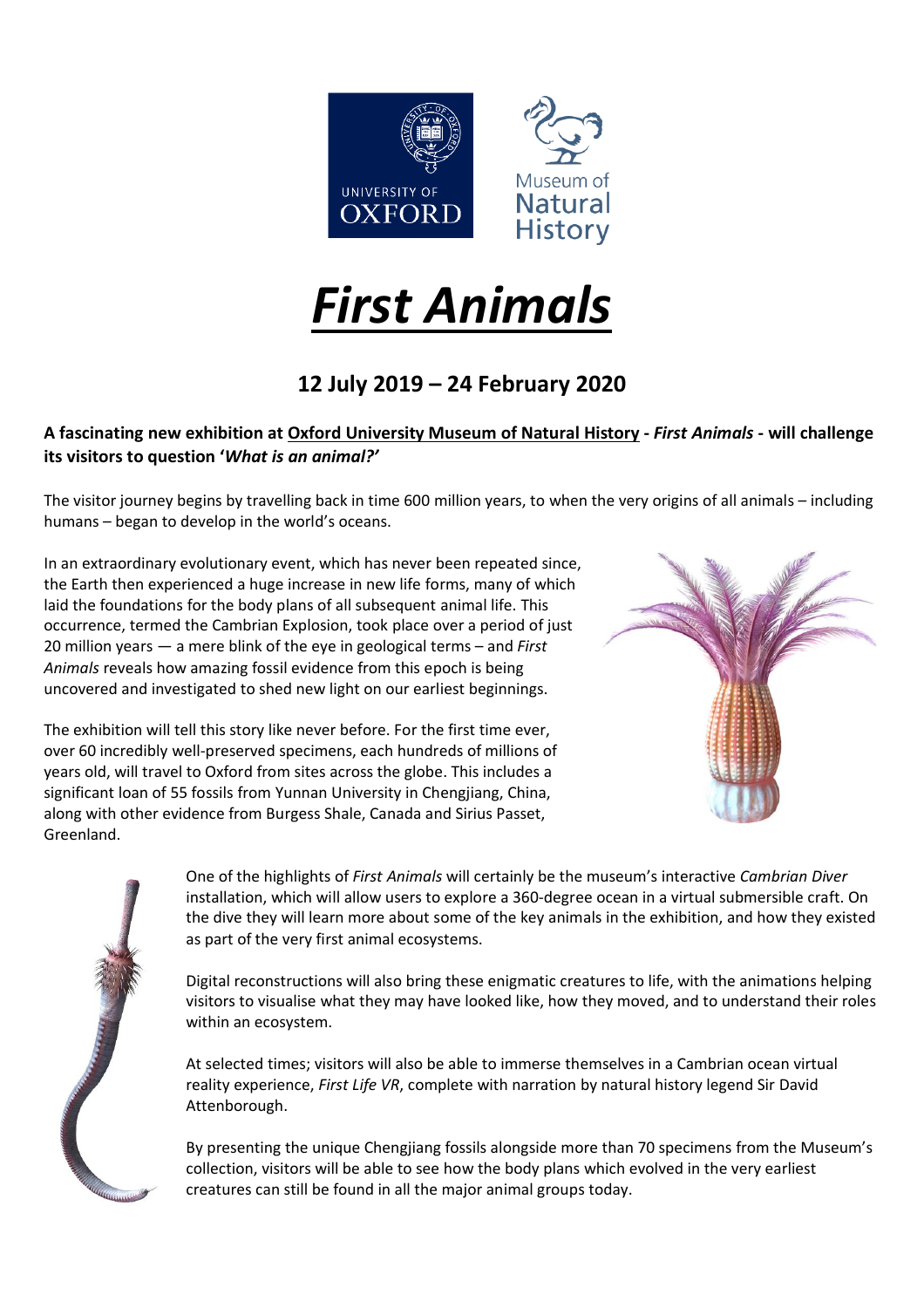The Chengjiang fossils are the star loans of *First Animals*. Their significance cannot be overstated, as they represent a uniquely complete snapshot of the diversity of animals appearing during the Cambrian Explosion*.* Older than other well-preserved fossils from this era, the range and preservation of the Chengjiang fossils make them one of the most informative – and therefore important – Cambrian fossil deposits in the world, providing an insight into the very first animals that we would recognise today.



The 55 specimens on loan represent 11 of the major groups of animal life as well as a number of enigmatic and starkly different forms, including tiny worms, large predatory arthropods (invertebrate animals such as insects, arachnids, and crustaceans) and the early ancestors of vertebrates.



*"After billions of years in which bacteria were the only lifeforms, a combination of local and global environmental changes kick-started the evolution of animal life on Earth.* First Animals *shows how new techniques, analysis and fossil evidence are opening up new understanding of the origins of animal life, now dated to almost 600 million years ago,"* says Professor Paul Smith, director of Oxford University Museum of Natural History. "*Visitors to the exhibition will encounter strange, enigmatic creatures and ancient ecosystems. They will be able to contemplate their earliest animal ancestor – a hypothetical first animal – and through digital reconstructions will come face to face with creatures that changed the planet forever: the first predators, and the first prey."*

The loan of the Chengjiang fossils is made possible by the generosity of Yunnan University and the partnership between Oxford University Museum of Natural History and the Yunnan Key Laboratory for Palaeobiology.

*First Animals* will also include an artistic perspective on the earliest animal life through the Museum's collaboration with the Oxford Printmakers Co-operative (OPC). Twenty-two members of the group are working closely with Museum research scientists to create individual prints that respond to fossils on display in the exhibition. This large body of works will be presented in the *First Impressions* trail around the Museum, allowing art lovers and fossil enthusiasts alike to discover original artwork amongst the Museum's fossil collections.

*First Animals* is free to visit. For more information, swim over to [www.oumnh.ox.ac.uk,](http://www.oumnh.ox.ac.uk/) follow @morethanadodo on Twitter and read the Museum's blog at [www.morethanadodo.com.](http://www.morethanadodo.com/)



#### **NOTES FOR EDITORS**

## **About Oxford University Museum of Natural History**

Founded in 1860 as the centre for scientific study at the University of Oxford, the Museum now holds the University's internationally significant collections of entomological, geological and zoological specimens. Housed in a stunning Pre-Raphaelite-inspired example of neo-Gothic architecture, the Museum's growing collections underpin a broad